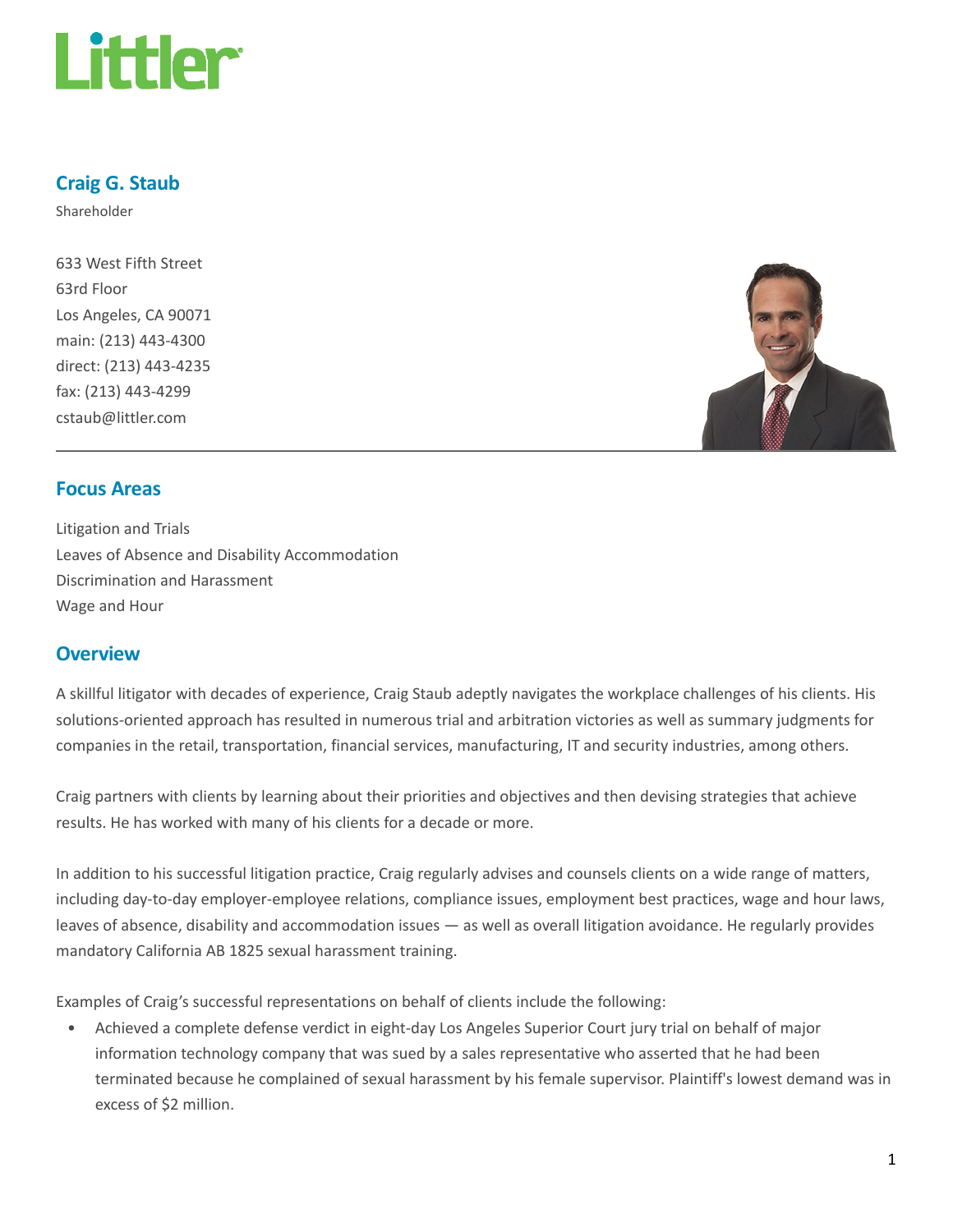

- Secured 12-0 defense verdict in six-day Los Angeles Superior Court jury trial for global airline company that faced claims of disability discrimination by a ramp serviceman at Los Angeles airport who sustained a serious workplace injury. Plaintiff sought positon for which he lacked seniority under the union's collective bargaining agreement and damages of at least \$300,000.
- Obtained complete defense verdict in seven-day Los Angeles Superior Court jury trial for national retailer in discrimination, harassment, and retaliation lawsuit by sales representative.
- Successfully defended the legality of a nationwide security company's on-duty meal period and rest break agreements in multiple matters as part of a California mass arbitration proceeding. The case involved plaintiffs – both union and nonunion security guards – who worked at hospitals, food manufacturing facilities, country clubs, and other locations in California.
- Won summary judgment for major food-production company in claims of race and age discrimination by woman who was terminated for violating the attendance policy and was demanding at least \$1 million. Client was forced to admit that its attendance policy was misapplied and plaintiff's absences were protected under Family and Medical Leave Act. However, federal judge agreed with defense argument that the decision to terminate was not motivated by race or age.
- Received defense award as lead counsel in four-day arbitration involving former sales manager who alleged discrimination, harassment and retaliation against large insurance company. Also won defense award in three-day arbitration over allegations of race discrimination, harassment and retaliation by former sales associate.
- Defeated class certification in lawsuit alleging various labor code violations including compensation for computer boot-up time – against online banking and credit card company. Potential class number would have been more than 500 individuals.
- Obtained summary judgment on behalf of global aerospace and defense technology company that was sued by a former materials handler who claimed that his employer revoked his security clearance for pre-textual and retaliatory reasons. He alleged claims of discrimination and retaliation after he was terminated for losing his security clearance.

In addition, Craig has successfully represented clients in numerous proceedings and administrative trials before the Equal Employment Opportunity Commission, the California Division of Labor Standards Enforcement and the California Department of Fair Employment and Housing.

While attending the University of California at Berkeley, Craig competed as a Division I track and field athlete in the pole vault.

### Professional and Community Affiliations

• Member, American Bar Association